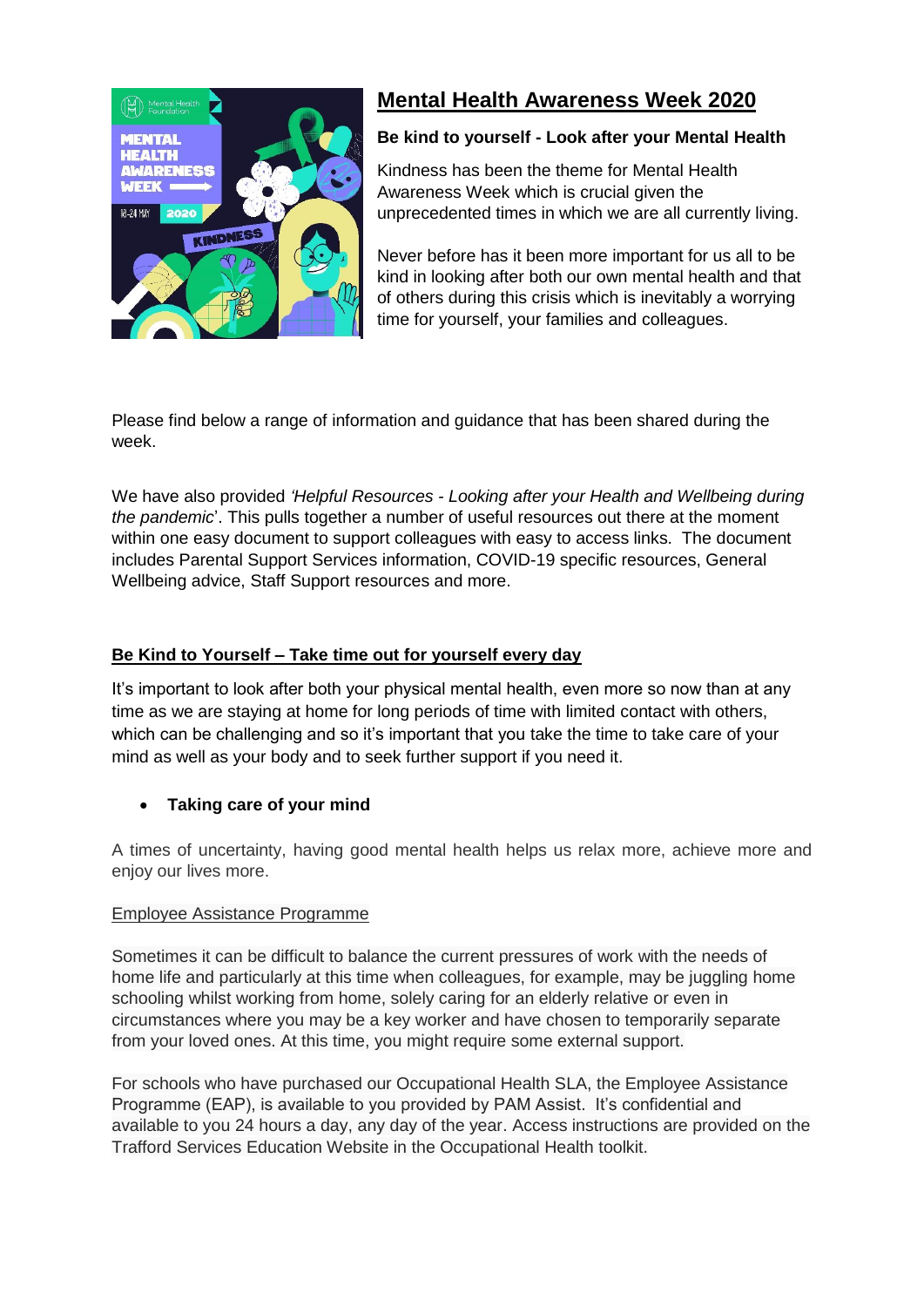#### [The Mental Health Foundation \(MHF\)](https://www.mentalhealth.org.uk/campaigns/mental-health-awareness-week)

The MHF is part of the national mental health response providing support to address the mental health and psychosocial aspects of the coronavirus outbreak, alongside Public Health England and the Department of Health and Social Care. The current crisis can be scary and can affect our mental health. Whilst it is important to stay informed, there are also many things we can do to support and manage our wellbeing during this time. The MHF website provides some tips which you, your friends and your family can do to look after your mental health at this time when there is so much discussion of potential threats to our physical health.



The NHS website [Every Mind Matters](https://www.nhs.uk/oneyou/every-mind-matters/coronavirus-covid-19-staying-at-home-tips/) provides an array of simple tips and advice and things you can do now to help you keep on top of your mental wellbeing and cope with how you may feel while staying at home. Create your own Mind Plan to start taking better care of your mental wellbeing.

MIND - for better [mental](https://www.mind.org.uk/information-support/coronavirus-and-your-wellbeing/) health provides practical advice

for staying at home and how to take care of your mental health and wellbeing including how to deal with anxiety, how to stay connected with other people, and how to keep your mind stimulated.





If you haven't come across the idea of 'mindfulness', now could be a good time to explore what it means and how it can help if you're feeling stressed. There's lots of information and tips on using mindfulness and

meditation to help you sleep better and approach things more calmly on the [Headspace](https://www.headspace.com/?%243p=a_google_adwords&%24always_deeplink=false&gclid=EAIaIQobChMIxaXZyMjs6AIVme3tCh0EFAv5EAAYASAAEgL_xfD_BwE&gclid=EAIaIQobChMIxaXZyMjs6AIVme3tCh0EFAv5EAAYASAAEgL_xfD_BwE&lpurl=https%3A%2F%2Fwww.headspace.com&~ad_set_id=51529951612&~campaign_id=917256451&~channel=g&~keyword=headspace&~placement=&_branch_match_id=671658788743035607)  [website.](https://www.headspace.com/?%243p=a_google_adwords&%24always_deeplink=false&gclid=EAIaIQobChMIxaXZyMjs6AIVme3tCh0EFAv5EAAYASAAEgL_xfD_BwE&gclid=EAIaIQobChMIxaXZyMjs6AIVme3tCh0EFAv5EAAYASAAEgL_xfD_BwE&lpurl=https%3A%2F%2Fwww.headspace.com&~ad_set_id=51529951612&~campaign_id=917256451&~channel=g&~keyword=headspace&~placement=&_branch_match_id=671658788743035607) Their videos and exercise guides are free to use and are aimed at making you healthier and happier.

[Living Life To The Full](https://www.gmhealthhub.org/feeling/living-life-to-the-full) is a world-leading series of free online courses and materials to boost your ability to live well. Get started now!





In times of stress, many people turn to alcohol to help them feel at ease. Be kind to yourself and find a new meaning in Happy Hour. Get different ways to relax at home with tips and ideas<https://zcu.io/ncMp>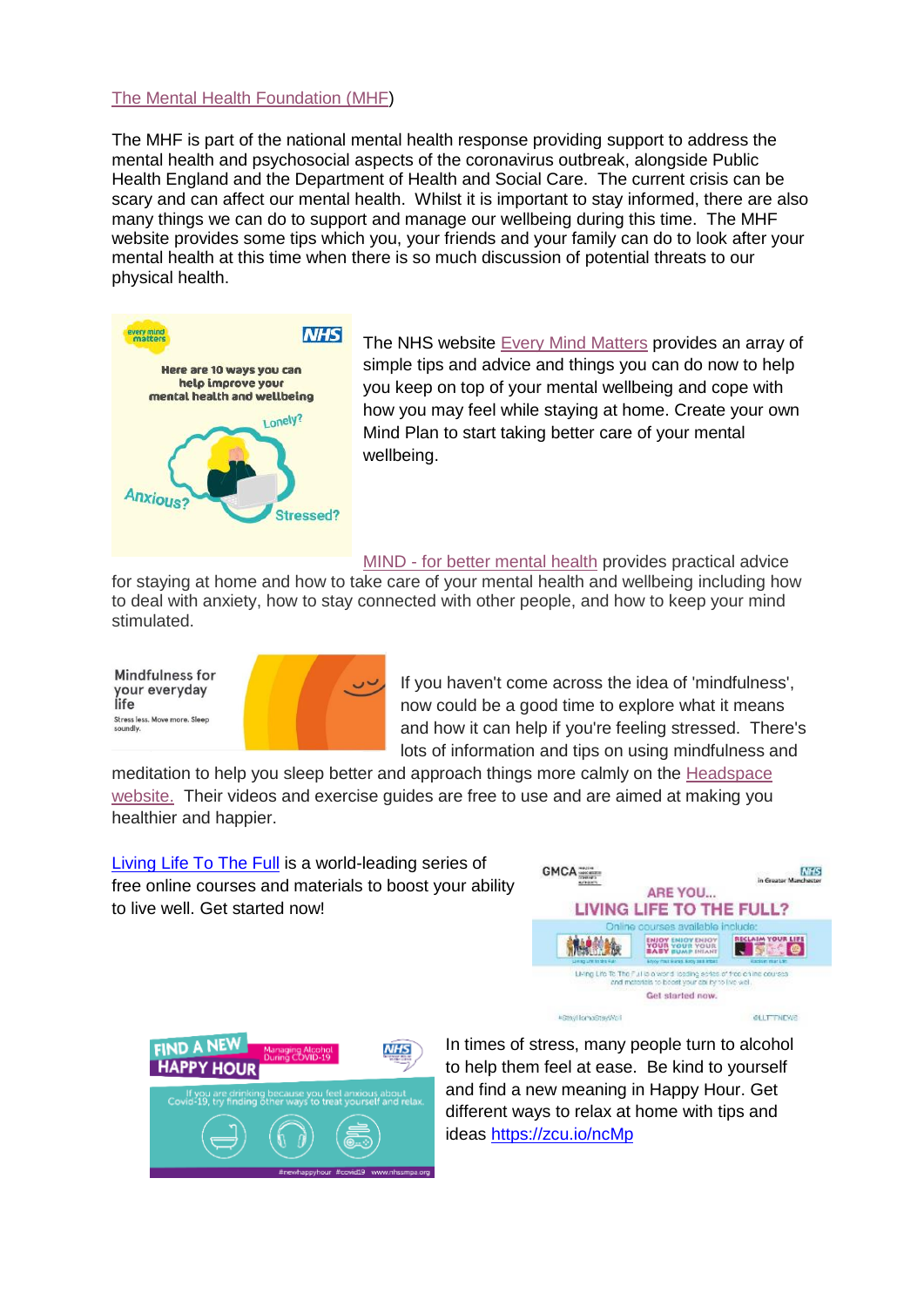Dementia United has tips on keeping active & looking after your mental health and wellbeing. Visit [https://dementia](https://dementia-united.org.uk/home/coronavirus-information-for-people-affected-by-dementia)[united.org.uk/home/coronavirus-information-for-people](https://dementia-united.org.uk/home/coronavirus-information-for-people-affected-by-dementia)[affected-by-dementia](https://dementia-united.org.uk/home/coronavirus-information-for-people-affected-by-dementia)



## **Taking care of your body**

Be kind to yourself by taking some time out each day for yourself. Whilst staying at home, it's important to keep physically active to help keep us healthy at this time. Being physically active can not only keep us healthy physically but can also be good for our mental health. Try to plan your day which could incorporate being active for 30 minutes a day. That may include running, walking or cycling, but it doesn't have to be strenuous – you can do the gardening or get those arm muscles moving by baking a cake or simply doing some chair sitting exercises. Whatever your physical ability, there's something for everyone.

[Sport England'](https://www.sportengland.org/stayinworkout)s website provides tips, advice and guidance on how to keep or get active in and around your home.

## **What sort of activities can I do?**

- HIIT, Pilates, [Yoga](https://www.youtube.com/playlist?list=PL4z1_0UdNR70GZE9eGuDY_VlQBE78ebQ8&) whatever exercise floats your boat that day.
- [Walking](https://gmwalking.co.uk/walking-during-covid-19-information-resources/) it's great to try and get some fresh air everyday so why not incorporate this into your challenge?
- Working with the GMCA, the University of Manchester have created a [Keeping Well at](https://www.greatermanchester-ca.gov.uk/media/2816/keeping-well-at-home-gm.pdf)  [Home guide.](https://www.greatermanchester-ca.gov.uk/media/2816/keeping-well-at-home-gm.pdf) It's aimed at older people who don't have access to the internet, and contains lots of useful health and dietary advice and exercises.
- Great classes are being offered online with Trafford Leisure. There's everything from body conditioning, to legs, bums and tums, stretching and abs, spine and posture. Checkout their [Facebook page](https://www.facebook.com/traffordleisurecic/) for more details and how to take part in classes.
- $Baking get your sweet on in the kitchen by cooking up a storm.$  $Baking get your sweet on in the kitchen by cooking up a storm.$
- [Gardening](https://www.rhs.org.uk/advice/design) this can be a great workout too!
- Ultimately, you can get creative taking on whichever form of movement makes you happy (dancing in your kitchen is a good one!)
- You could incorporate fundraising into any of these activities by using Just Giving. Once your page is up and running, you can share it on social media, and encourage your friends and family to sponsor you. Not everyone is online, so think about who else you can reach out to more personally to tell them about your challenge. Get your donors involved, ask them to challenge you to different activities in exchange for donations!



Sport England's campaign, [Join the Movement](https://www.sportengland.org/news/join-movement) has launched a new TV ad as part of its campaign to keep the nation active during the coronavirus pandemic. The ad celebrates the diverse ways people been moving more, whether at home, with family or alone. Made entirely with self-shot videos from members

of the public, the ad has been backed by the likes of triathletes Alistair and Jonny Brownlee, Strictly